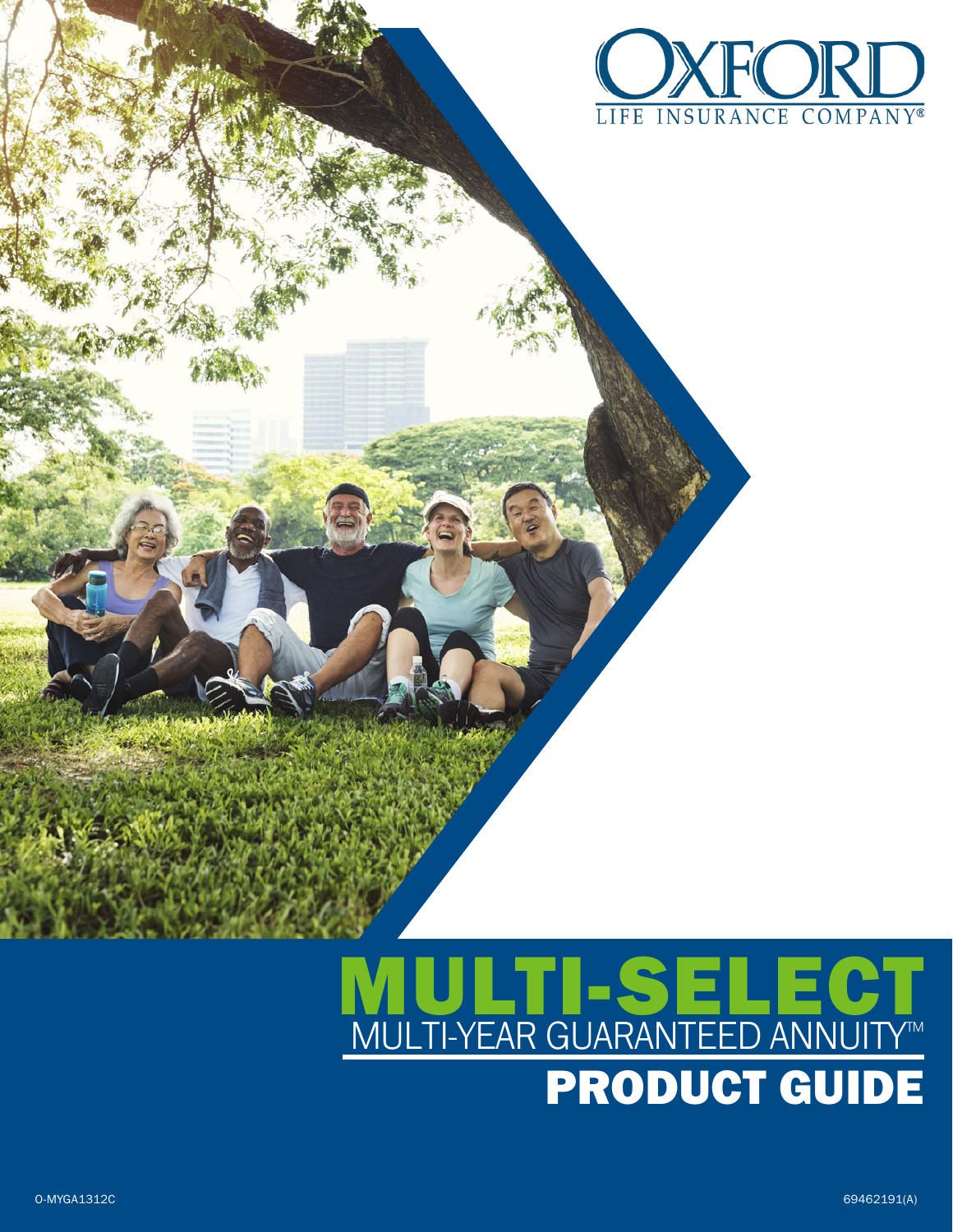# MULTI-SELECT GUARANTEED

# Guaranteed Growth

Interest rates are guaranteed for the period you elect at issue. At the end of the guarantee period, you will have a 30-day window where you may choose to renew the guarantee period you originally elected. Depending on your circumstances and financial goals at this time, this convenient option assures you of a competitive current interest rate and an easy transition to a new guarantee period. If no election is made during this window, Oxford Life will automatically renew your annuity for the same guarantee period. If a withdrawal or surrender is made within this 30-day window, no surrender charges or market value adjustment will apply. After the 30-day window, a new guarantee period, guaranteed interest rate, surrender charge period and market value adjustment will be applied. Renewal rates for subsequent guarantee periods will be based on competitive current interest rates and financial circumstances, and may differ from the initial guaranteed interest rate. Your interest rates are guaranteed never to go below 1%.

# Tax-Deferred Growth

You will not pay taxes on your annuity interest income until you withdraw funds from your annuity. Taxes on the interest credited to your annuity are currently deferred by state and federal law until withdrawn, when your income tax bracket may be lower. Roth IRA qualified withdrawals may be income tax free.

# No Administrative Fees

# Payout Options (Annuitization)\*

- ¾ Period Certain Payments: Equal payments for a fixed period of up to 30 years.
- $\triangleright$  Lifetime income: Equal payments will be made for your lifetime.
- $\triangleright$  Lifetime income with guaranteed period certain: Equal payments will be made for the longer of your remaining lifetime or the period agreed upon (5, 10, 15, 20 years or more).

*\*In most states maturity occurs at age 95, but an early annuitization option is available after the first policy year.*

# Contribution Limits & Issue Ages

You can start an Oxford Life Multi-Select annuity with as little as \$20,000 for qualified and non-qualified accounts. Premium amounts are allowed up to \$1,000,000 for issue ages 18-75 and \$750,000 for issue ages 76-80, and \$500,000 for issue ages 81-85.

#### Death Benefits

You will receive interest on 100% of your accumulation value. The death benefit will equal the full accumulation value. No surrender/withdrawal charges will apply.

# Market Value Adjustment (MVA)

Oxford Life's Multi-Select™ annuity includes a Market Value Adjustment, which generally allows Oxford Life to credit rates higher than on those products without an interest adjustment. This adjustment may increase or decrease your surrender value, depending on the change in interest rates since your annuity purchase. Due to the mechanics of a market value adjustment feature, the cash surrender value generally increases as interest rates fall. Likewise, when interest rates have increased over a period of time, the surrender value generally declines. The market value adjustment is applied only during the surrender/withdrawal charge period and only on amounts that exceed the penalty free withdrawal amount. Market value adjustments on any portion of IRS-required minimum distributions in excess of the penalty-free withdrawal amount are waived.

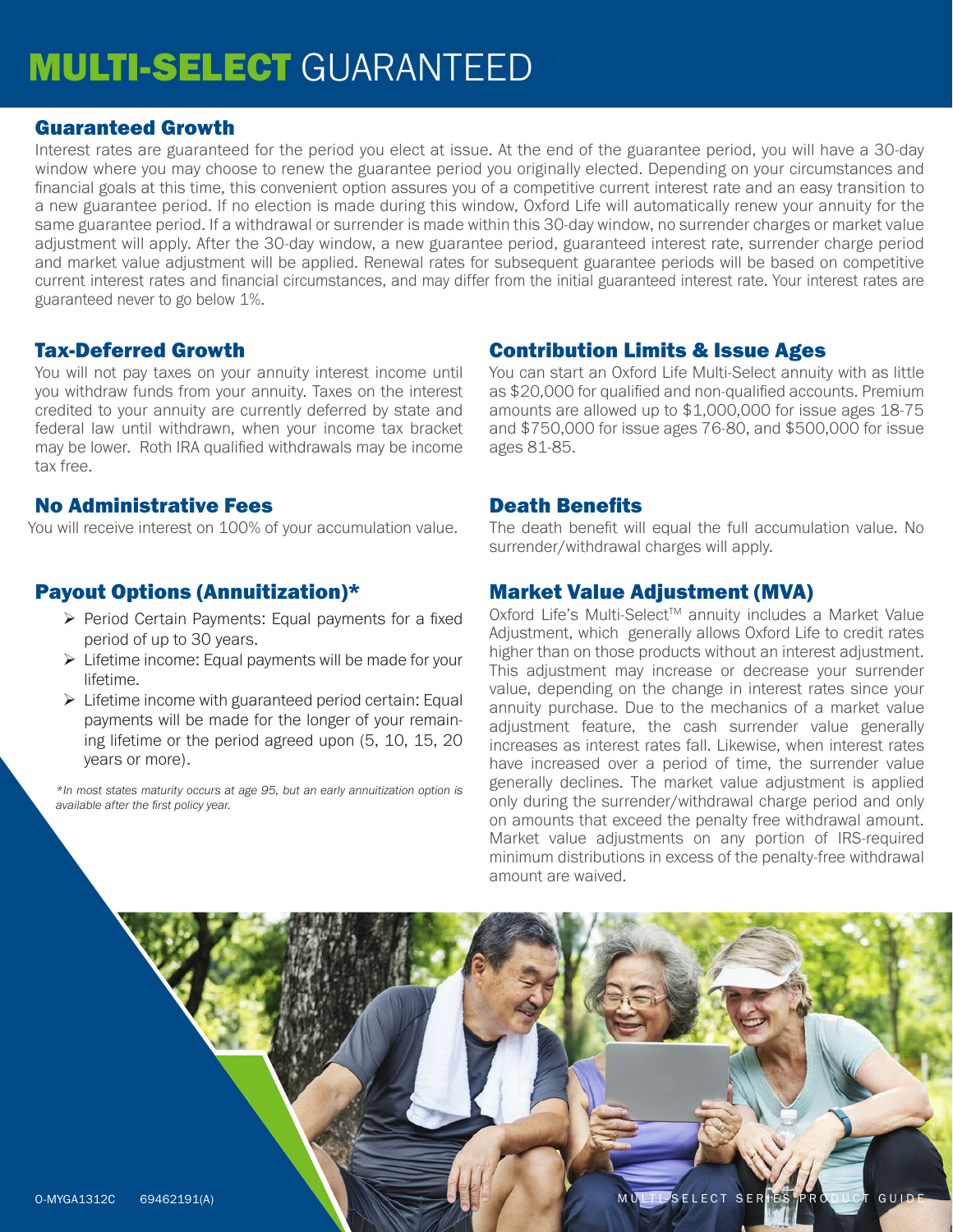#### Withdrawing Money†

Since you can never predict the future, it's comforting to have the ability to access your money. Oxford Life's Multi-Select annuity offers systematic withdrawal of interest in the first year, or two penalty-free withdrawals per year cumulatively, up to 10% of your accumulated value starting in the second year. Surrender/withdrawal and MVA charges will apply to withdrawals in excess of the penalty free amount.

#### Surrender Charges

A surrender charge applies to withdrawal amounts that are greater than the penalty-free amount. Each guarantee period has its own surrender charge schedule. The amount of the surrender charge is a percentage of your account value, which generally decreases over time as shown in the chart below. If you renew into a new guarantee period, surrender charges will reset.

| <b>Multi-Select Series Surrender Charge Schedule</b> |     |    |    |    |    |    |    |    |    |    |
|------------------------------------------------------|-----|----|----|----|----|----|----|----|----|----|
| 3-Year                                               | 10% | 9% | 8% |    |    |    |    |    |    |    |
| 4-Year                                               | 10% | 9% | 8% | 7% |    |    |    |    |    |    |
| 5-Year                                               | 10% | 9% | 8% | 7% | 6% |    |    |    |    |    |
| <b>6-Year</b>                                        | 10% | 9% | 8% | 7% | 6% | 5% |    |    |    |    |
| 7-Year                                               | 10% | 9% | 8% | 7% | 6% | 5% | 4% |    |    |    |
| 8-Year                                               | 10% | 9% | 8% | 7% | 6% | 5% | 4% | 3% |    |    |
| 9-Year                                               | 10% | 9% | 8% | 7% | 6% | 5% | 4% | 3% | 2% |    |
| 10-Year                                              | 10% | 9% | 8% | 7% | 6% | 5% | 4% | 3% | 2% | 1% |

1 An investment in this contract is subject to possible loss of principal and earnings, since a surrender charge and market value adjustment may apply to withdrawals or upon surrender of the contract.

#### Waiver of Surrender/Withdrawal Charges —

**Terminal Illness Benefit** – If you are first diagnosed as terminally ill more than one year after the policy date, you may surrender/withdraw this policy for its accumulation value without reduction for any surrender/withdrawal charge.‡

**Home Health Care Benefit** – If you are first diagnosed as chronically ill more than one year after the policy date, are receiving home health care, and have been for the previous 90 days, you may make surrender/withdrawals from this policy without reduction for any surrender/withdrawal charge.‡

**Nursing Home Benefit** – If you are first diagnosed as chronically ill more than one year after the policy date, are confined to a nursing home, and have been for the previous 90 days, you may make surrender/withdrawals from this policy without reduction for any surrender/withdrawal charge.<sup>†</sup>

† Withdrawals of earnings will be subject to income tax and may be subject to a 10% IRS penalty tax, if taken prior to age 59½. ‡ May vary by state.